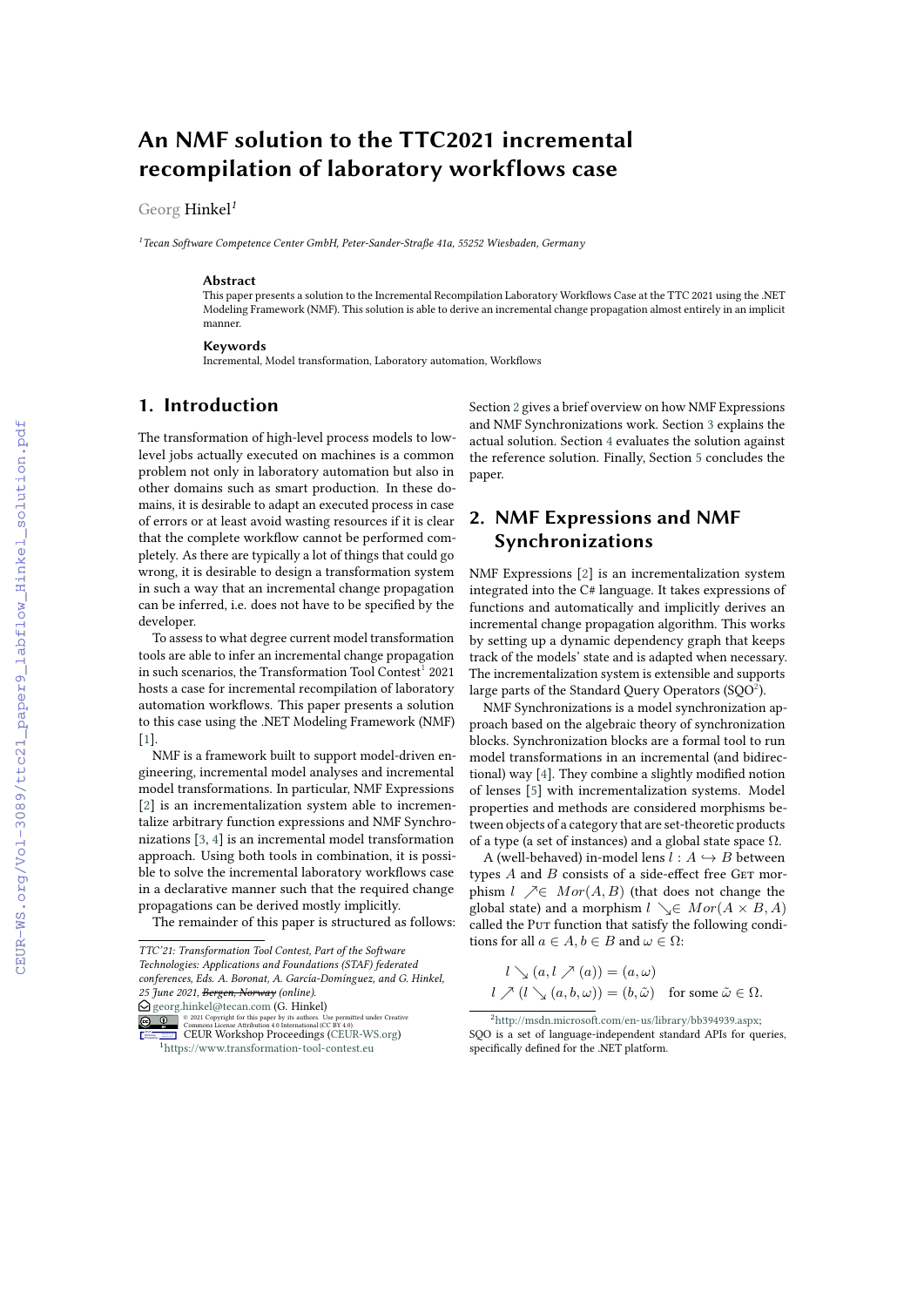The first condition is a direct translation of the original PutGet law. Meanwhile, the second line is a bit weaker than the original GETPUT law because the global  $\frac{2}{3}$ state may have changed. In particular, we allow the PuT  $_4$ function to change the global state.

A (single-valued) synchronization block  $S$  is an 8-<sup>5</sup> tuple  $(A, B, C, D, \Phi_{A-C}, \Phi_{B-D}, f, g)$  that declares a 6 synchronization action given a pair  $(a, c) \in \Phi_{A-C}$ :  $A \cong C$  of corresponding elements in a base isomorphism  $\Phi_{A-C}$ . For each such tuple in states  $(\omega_L, \omega_R)$ , the synchronization block specifies that the elements  $_{10}$  $(f(a, \omega_L), g \nearrow (b, \omega_R)) \in \overline{B} \times D$  gained by the lenses  $11 \mid \overline{B}$ f and g are isomorphic with respect to  $\Phi_{B-D}$ .

$$
\begin{array}{ccc}\nA & \xrightarrow{\Phi_{A-C}} & C \\
\uparrow & & \downarrow g \\
B & \xrightarrow{\text{F}} & D\n\end{array}
$$

<span id="page-1-0"></span>**Figure 1:** Schematic overview of unidirectional synchronization blocks

A schematic overview of a synchronization block is depicted in Figure [1.](#page-1-0) The usage of lenses allows these declarations to be enforced automatically and in both directions, if required. The engine computes the value that the right selector should have and enforces it using the Put operation. Similarly, a multi-valued synchronization block is a synchronization block where the lenses  $f$  and  $q$  are typed with collections of  $B$  and  $D$ , for example  $f : A \hookrightarrow B^*$  and  $g : C \hookrightarrow D^*$  where stars denote Kleene closures.

Synchronization blocks have been implemented in NMF Synchronizations, an internal DSL hosted by C# [\[3,](#page-7-0) [4\]](#page-7-1). For the incrementalization, it uses the extensible incrementalization system NMF Expressions. This DSL is able to lift the specification of a model transformation/synchronization in three orthogonal dimensions:

- **Direction:** A client may choose between transformation from left to right, right to left or in check-only mode
- **Change Propagation:** A client may choose whether changes to the input model should be propagated to the output model, also vice versa or not at all
- **Synchronization:** A client may execute the transformation in synchronization mode between a left and a right model. In that case, the engine finds differences between the models and handles them according to the given strategy (only add missing elements to either side, also delete superfluous elements on the other or full duplex synchronization)

<span id="page-1-2"></span>

Listing 1: Setting up the mapping of samples to plates and wells

This flexibility makes it possible to reuse the specification of a transformation for a broad range of different use cases. Furthermore, the fact that NMF Synchronizations is an internal language means that a wide range of advantages from mainstream languages, most notably modularity and tool support, can be inherited [\[6\]](#page-7-2).

# **3. Solution**

This section describes key aspects of our solution. First, we describe how samples are chunked into plates and columns in Section [3.1.](#page-1-1) Next, we give a high-level overview of the actual synchronization in Section [3.2.](#page-2-0) Sections [3.3–](#page-2-1)**??** describe how the different high-level protocol steps are synchronized. Section [3.6](#page-4-0) explains the synchronization of the NEXT reference and finally, Section [3.7](#page-5-0) shows how the synchronization is initiated.

#### <span id="page-1-1"></span>**3.1. Assignments of plates, columns and wells**

As a first step, the samples to process are grouped into plates and columns. Each column consists of 8 wells that can be pipetted at the same time. This is done using the Chunk operation recently built into NMF. This comes in two versions, Chunk and ChunkIndexed where the latter also keeps the original index in the original collection. The code for calculating the assignments of samples to plates, columns and tubes is depicted in Listing [1.](#page-1-2) This listing shows how to register a collection of samples with a synchronization context. That is, because the assignment of plates is needed in many places throughout the synchronization, we put it as context.

The input type IEnumerable<ISample> used in Line 1 of Listing [1](#page-1-2) denotes an incrementalizable collection of samples. NMF essentially implements the Standard Query Operators of C# and a few more operators on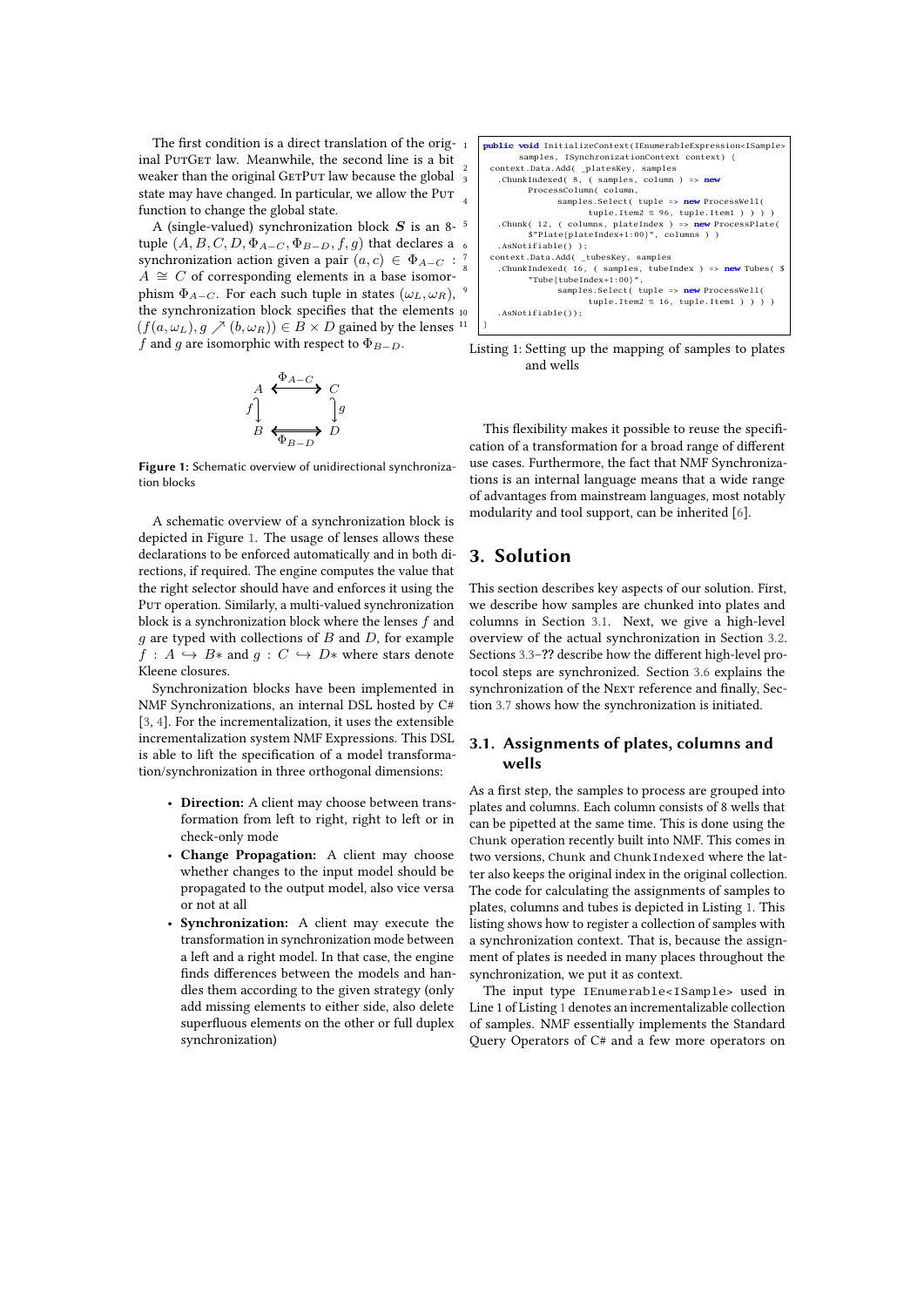```
1 public class JobRequestToJobCollection :
            SynchronizationRule<IJobRequest, IJobCollection> {
 2 public override void DeclareSynchronization() {
        3 SynchronizeManyLeftToRightOnly( SyncRule<ReagentToTrough
              \Rightarrow (),
 4 request => request.Assay.Reagents, jobCollection =>
                jobCollection.Labware.OfType<ILabware, Trough>()
 );
5 SynchronizeManyLeftToRightOnly( SyncRule<
 ProcessPlateToMicroplate>(),
6 (request, context) => GetPlates(context),
 7 (jobCollection,_) => jobCollection.Labware.OfType<
                ILabware, Microplate>() );
8 SynchronizeManyLeftToRightOnly( SyncRule<
          SamplesToTubeRunner>(),<br>(request context) => GetTub
                   , context) => GetTubes(context),
10 (jobCollection, _) => jobCollection.Labware.OfType<<br>
ILabware, TubeRunner>() );
11 SynchronizeManyLeftToRightOnly( SyncRule<
              ProtocolStepToJobsRule>(),
12 (request, _) => request.Assay.Steps,
13 (jobCollection, context) => n
                CollectionOfJobCollections( jobCollection,
                context ) );
14 }
15 }
```
Listing 2: The entry point synchronization rule

top of this interface in order to derive an incremental change propagation for a given query. That is, the system allows developers to obtain incremental updates of the results upon changes of the input models, such as adding a sample.

Lines 3–5 in Listing [1](#page-1-2) calculate columns as chunks of samples. These columns are then chunked into microplates. Line 6 forces the incrementalization of this collection. The idea of this order as opposed to chunking the samples into plates and then further into columns is to allow NMF to rebalance samples between columns and then rebalance columns between plates. However, we did not specify a balancing strategy and thus, NMF will not try to rebalance the chunks. Similar, lines 8–9 calculate the collection of tube runners from different chunks of the input samples.

#### <span id="page-2-0"></span>**3.2. The model synchronization**

The actual model synchronization is split into several synchronization blocks that act as isomorphisms. Each synchronization rule defines a list of synchronization blocks that define what data should be synchronized. The entry point synchronization rule, depicted in Listing [2,](#page-2-2) synchronizes an overall high-level job request with a low-level job collection. In this listing, Lines 3–4 denote that the reagents are mapped to troughs and lines 5– 10 denote that that tube runners should be created to host the samples as well as microplates for processing. For the tubes and the microplates, we consume a second parameter in the lens to access the plate collections stored in the context (cf. Listing [1\)](#page-1-2).

In Lines 11–13 of Listing [2,](#page-2-2) we define that the steps

```
1 public class AddReagentToJobsRule : SynchronizationRule<
              AddReagent, JobsOfProtocolStep> {
2 public override void DeclareSynchronization() {<br>3 harkInstantiatingFor( SyncRule<ProtocolStepTo.
         3 MarkInstantiatingFor( SyncRule<ProtocolStepToJobsRule>()
                 );
4 SynchronizeManyLeftToRightOnly(<br>SyncRule<AddReagentLiquidTran
            5 SyncRule<AddReagentLiquidTransferToLiquidTransfer>(),
 6 ( step, context ) => GetPlates( context )
7 .SelectMany(p => p.Columns, (plate, column) => new
 AddReagentLiquidTransfer(column, plate, step))
8 .Where(transfer => transfer.Column.AnyValidSample.
                     Value),
            (jobsOfStep, \_) => jobsOfStep. Jobs.OfType<II.LiquidTransferJob>() );
10 }
|11 \t|
```
Listing 3: Synchronizing the jobs for an ADDREAGENT protocol step

of the requested assay should be synchronized with the job collections in the low-level model. For this, we use a custom collection implementation that essentially groups the low-level jobs of the resulting job collection by name. This needs access to the transformation context as it will store information such as the affected samples of a job. The four calls to SynchronizeManyLeftToRightOnly basically define collection-valued unidirectional synchronization blocks that are only enforced from the left to the right.

### <span id="page-2-1"></span>**3.3. Synchronization of ADDREAGENT**

The actual high-level process steps are translated using separate synchronization rules. That is, we synchronize a protocol step with the jobs implementing this protocol step. The approach to transform the other types of highlevel jobs is conceptually similar, although the different complexity of the job types leads to a different complexity of the synchronization rules required. The synchronization rule for the synchronization of ADDREAGENT is depicted in Listing [3.](#page-2-3)

Line 3 marks the synchronization rule as instantiating for ProtocolStepToJobsRule, which means that the synchronization rule is used when the ProtocolStepToJobsRule is executed with an ADD-REAGENT protocol step. Lines 4-9 denote the synchronization block that computes the elements from which to create the jobs, using a dedicated class to represent the request for a liquid transfer. The query calculates all columns of all plates that have at least any valid (i.e., not failed) sample.

Because the latter needs to be calculated incrementally for each ProcessColumn, the calculation (and its incrementalization) is separated into a static function (see Listing [4\)](#page-3-0).

The reason to separate the logic into an ObservingFunc instance here is that the incre-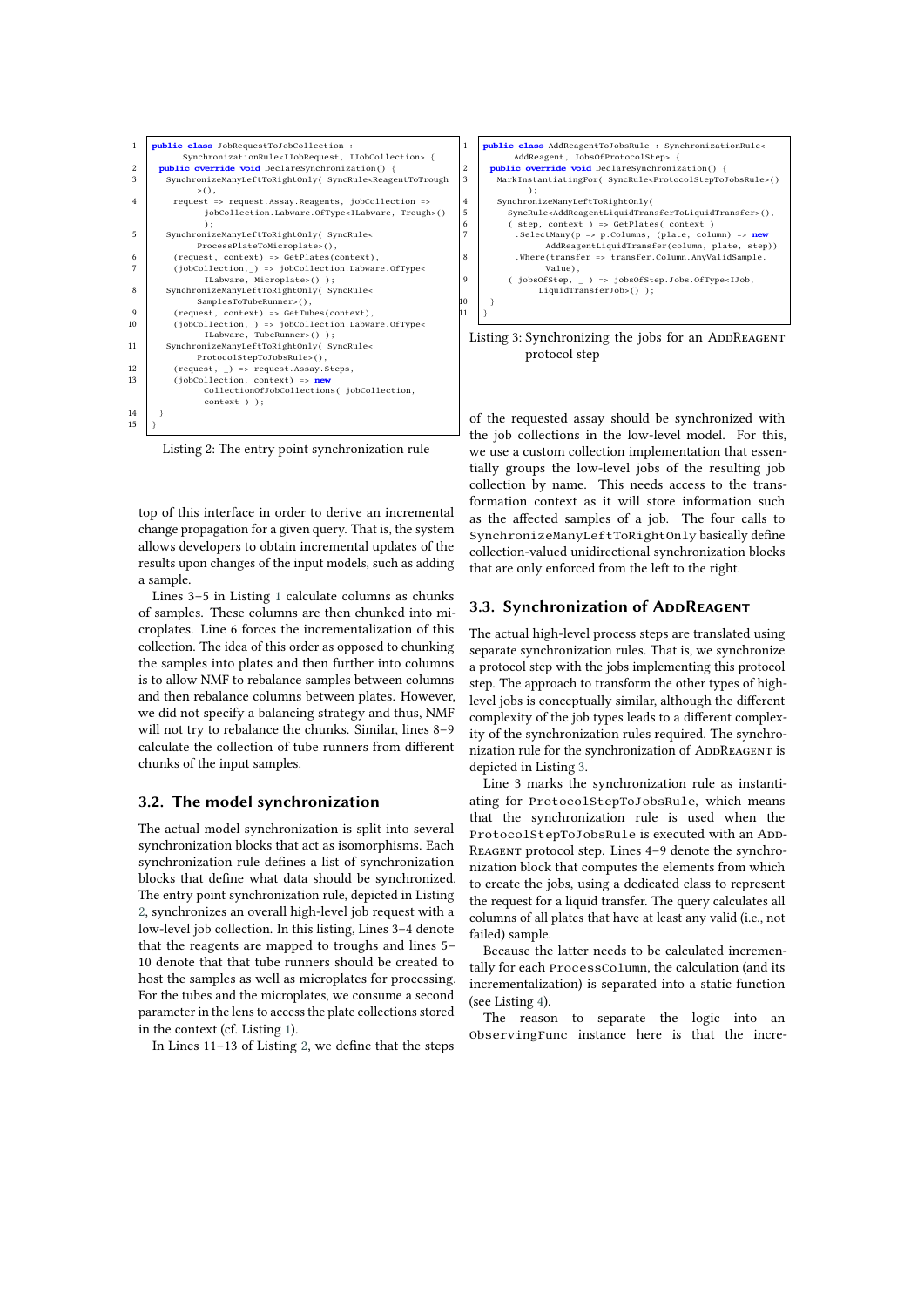<span id="page-3-0"></span>

<span id="page-3-1"></span>

Listing 5: The synchronization of add reagent elements to actual LIQUIDTRANSFERJOB elements.

mentalization of a method in NMF involves some reflection and takes a bit of time while applying it to a particular element is rather cheap. Using a static instance essentially caches the incrementalization and applies it to multiple instances. For this reason, although supported by NMF, nested queries are currently rather slow and hence we refrain from using the C# query syntax in the mappings such as Listing [3.](#page-2-3)

The child synchronization rule AddReagentLiquid-3 TransferToLiquidTransfer defines how the instances of this intermediate class are transformed into a low-level job as depicted in Listing [5.](#page-3-1) Line 3 defines that the source of the liquid transfer should be synchronized with the trough created for the reagent. Line 4 specifies that the reagent should be pipetted into the microplate created for the processing request. In Lines 5–9, the synchronization block denotes which tips exactly need to be created. We use an intermediate class and a custom collection again in Line 9 in order to control that a tip liquid transfer is only removed when it is still planned. Lines 10–12 specify that the samples created for this liquid transfer are stored inside the transformation context.

The synchronization rule AddReagentTipToTip-Transfer depicted in Listing [6](#page-3-2) specifies the transfor-

<span id="page-3-2"></span>

Listing 6: Synchronization rule AddReagentTipToTipTransfer

mation of tip liquid transfers. Lines 3–4 synchronize the volumes and the target cavity (the source cavity is always 0 for a trough).

The last synchronization block in line 5 specifies that the failure of the tip transfer should be synchronized back to the high-level job request model.

## **3.4. Synchronization of DistributeSample**

The synchronization of DISTRIBUTESAMPLE elements works exactly like the synchronization of ADDREAGENT with one important exception: While the source labware of an ADDREAGENT is accessible easily via the transformation trace from the reagent, this is unfortunately not as easy for DISTRIBUTESAMPLE.

As a reason, the current design of the solution has no direct connection between a column of a processing microplate and the tube runner that holds the samples. First, we created an approach that would calculate the mapping incrementally, but this turned out to be very resource-intensive both in terms of time and memory.

```
1 private static Tubes GetSourceTube( ITransformationContext
            context, ProcessColumn column ) {
        2 return GetTubes( context )
        .<br>
.AsEnumerable()
         4 .FirstOrDefault( t => t.Samples
          5 .AsEnumerable()
          6 .Any( s => column.Samples
            7 .AsEnumerable()
            \text{Any}(\text{ s2 } \Rightarrow \text{ s. Sample } == \text{ s2. Sample } ) );
9 }
```
Listing 7: Calculating the rube runner for a given column of a processing plate

The solution now is to break out of the incrementalization monad explicitly and calculate the source tube runner only once as depicted in Listing [7:](#page-3-3) We explicitly call the AsEnumerable method here in order to instruct the compiler to actually compile the lambda expressions used to calculate the tube runner. This, however, breaks the support of rebalancing the chunks making up the columns and plates.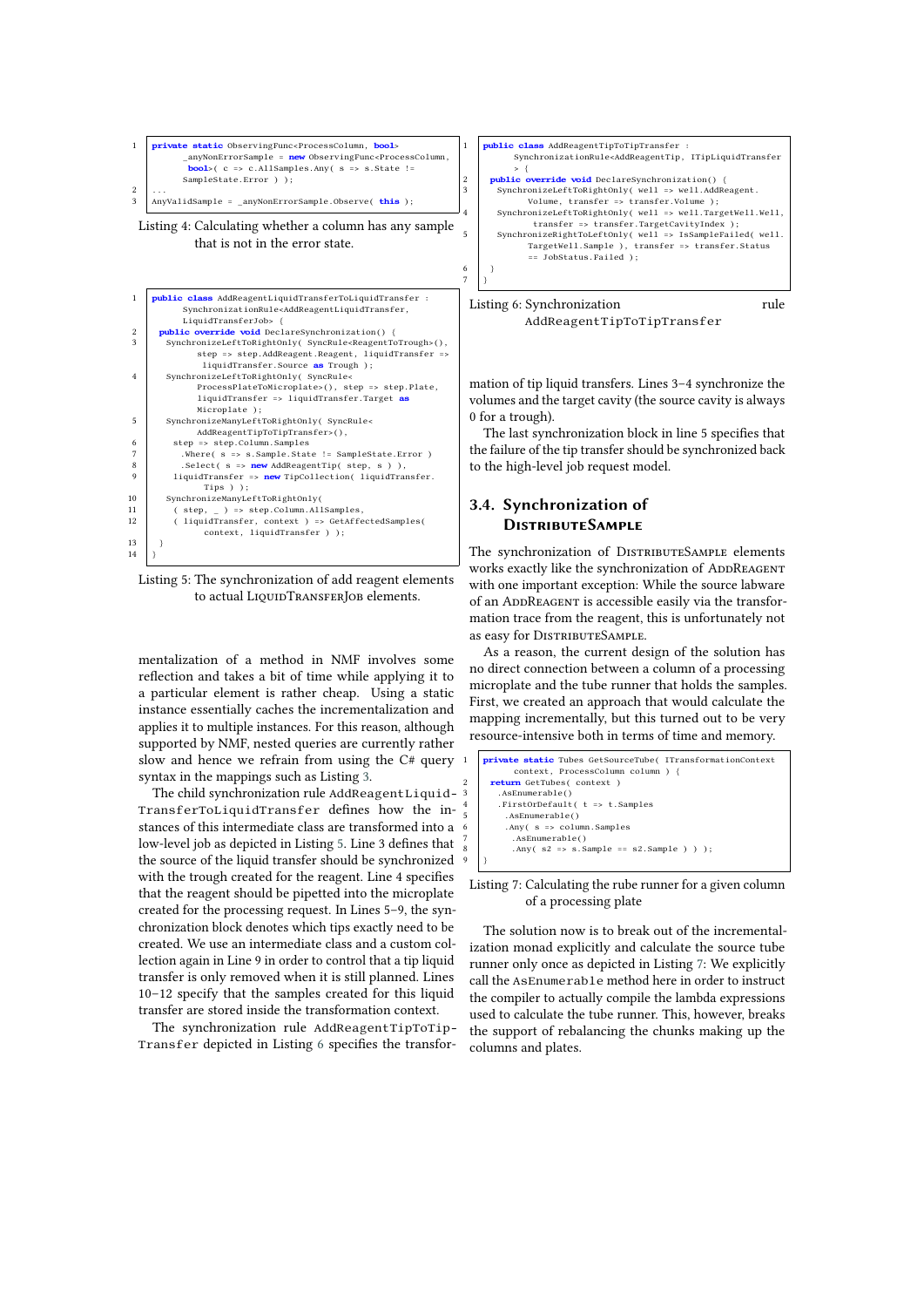<span id="page-4-1"></span>

Listing 8: Template for synchronization of microplate processing protocol steps

### **3.5. Synchronization of Wash and INCUBATE**

The synchronization of WASH steps and Incubate steps is very similar, because both steps (as many in lab automation) operate on entire microplates. The protocol step needs to be instantiated for each microplate used for sample processing.

The synchronization rule templates for protocol steps operating on a single microplate is depicted in Listing [8.](#page-4-1) There are two rule templates, one for synchronizing a protocol step with a collection of low-level jobs, the other for actually synchronizing the protocol step for a given microplate into a given job. The MicroplateProtocolStepRule class marks the rule as instantiating and registers the calls to the child rule. The template for the latter, MicroplateJobRule, registers affected samples, sets the samples to failed (using another lens called AreAllFailed in Line 25) and synchronizes the target microplate. As the target metamodel does not use a shared base class for jobs operating on microplates, the rule template uses an abstract property

<span id="page-4-2"></span>

Listing 9: Synchronization of WASH steps

such that instance rules have to specify the property used to store the microplate.

The instantiation of the rule templates for WASH elements is depicted in Listing [9.](#page-4-2) Since the rule to synchronize Wash protocol steps is sufficiently described using the synchronization template, we do not need to provide any further specification other than the type parameters to be used, including a reference to the child rule. Unfortunately, the C# compiler is not (yet?) able to infer the type parameters TProtocol and TJob, so they must be specified explicitly.

For the synchronization of a WASH in conjunction with a specific processing plate, we need to specify the property holding the microplate (in Line 4) and handle the additional reference to the cavities that should be washed. For this, we need to override the declaration of the synchronization rule. Because we do want to inherit the declaration of the template, we need to call the base declaration in line 6. Then, we add the synchronization of the cavities in lines 7–9.

The synchronization of Incubate protocol steps works in the same way, except that the child rule extends the template with synchronization blocks for temperature and duration.

## <span id="page-4-0"></span>**3.6. Synchronization of the Next reference**

In order for the scheduler to be able to actually schedule the low-level jobs, the base class for jobs keeps a reference to the next and previous jobs. That is, the scheduler may only schedule a job if all previous jobs are completed and in the opposite direction, the job is a prerequisite for all next jobs.

To aid this situation, we use a utility class called CollectionBinding that essentially enforces the synchronization of elements between an incrementalizable source collection (typically a query) and a target collection that should be adapted. The implementation is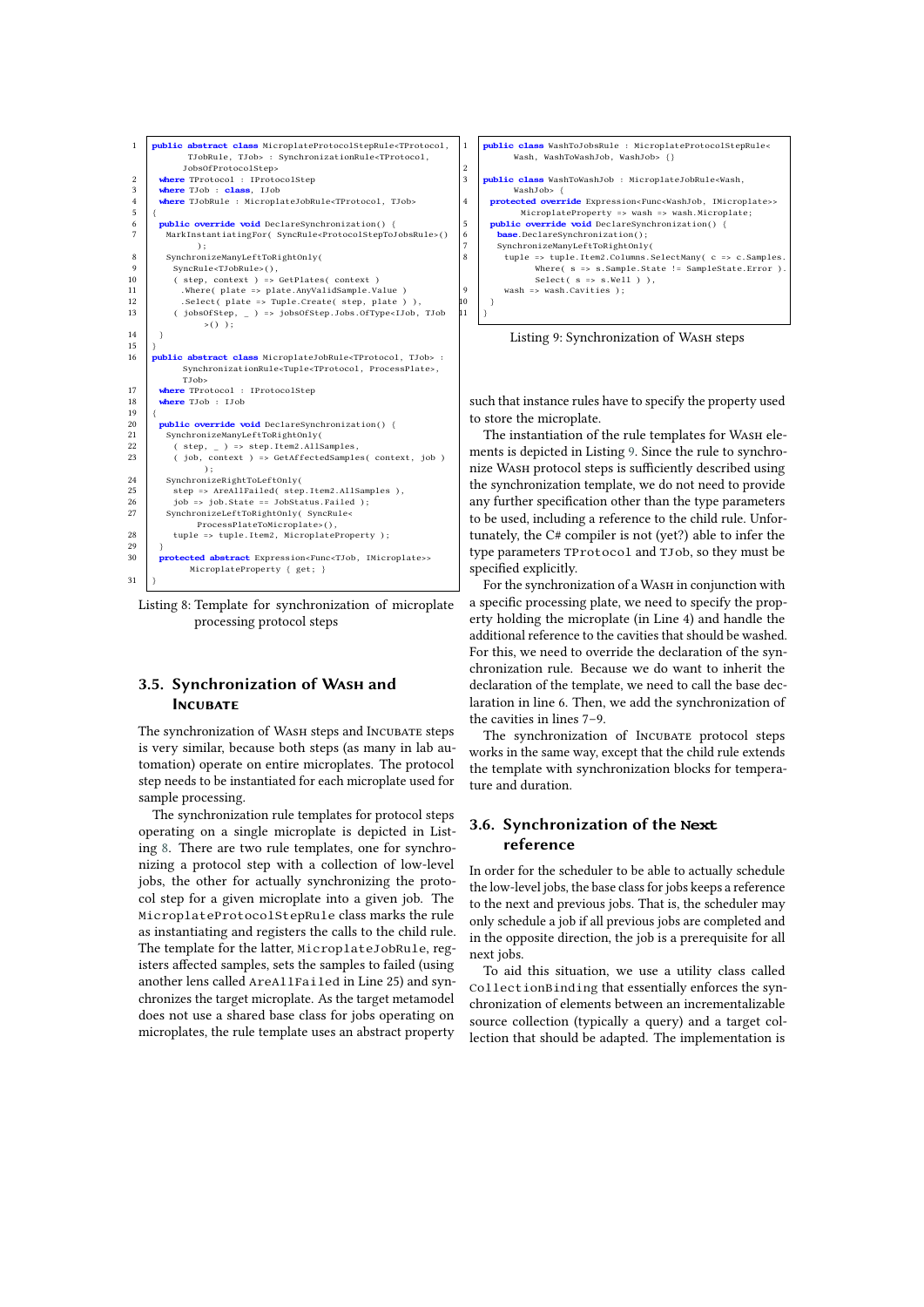<span id="page-5-1"></span>

| 1   CollectionBinding.Create(                                      |
|--------------------------------------------------------------------|
| 2   _nextJobs.Jobs.Where( $j \Rightarrow$ ProtocolSynchronization. |
| GetAffectedSamples( _context, j ). Intersect( samples              |
| $\lambda$ . Any $\lambda$ ),                                       |
| 3 item.Next)                                                       |
|                                                                    |

Listing 10: Binding the next low-level jobs to the jobs of the next job collection that affect the same samples

depicted in Listing [10.](#page-5-1) The query calculates the jobs for which the set of affected samples intersects the affected samples of the current job. The return value is an instance of the IDisposable interface, the typical interface in .NET to dispose objects. In this case, the binding is stopped when disposed. Since NMF supports bidirectional references, only one direction of the the association has to be set manually, the other is set automatically by NMF.

Unfortunately, the management of the collection binding currently has to be done manually by handling change events of the jobs created for a job collection.

### <span id="page-5-0"></span>**3.7. Starting the synchronization**

To run the solution, we create a new context for the model synchronization, initialize the samples and start the model synchronization in the direction *LeftToRight* with change propagation in both directions.

```
1 context = new SynchronizationContext( _synchronization, <br>2 SynchronizationDirection.LeftToRight,
3 | ChangePropagationMode.TwoWay );<br>4 | synchronization.InitializeContext( _jobRequest.Samples,
              _context );
5 | _synchronization.Synchronize( ref _jobRequest, ref_jobCollection, _context );
```
Listing 11: Starting the model synchronization

# **4. Evaluation**

The strongest point of the presented solution is that the change propagation can be inherited mostly from a declarative specification. As a consequence, essentially all types of changes are supported, not just the change types executed by the benchmark framework. This means that new types of error handling do not necessarily have an effect on the transformation but they are supported by default. The declarative specification, however, keeps the understandability of the solution at a good level. The attendees of TTC will judge on the understandability compared to the reference solution.

In addition to the inherited change propagation, the solution also means that no changes to the metamodel code are necessary and the model representation can be reused independently of the transformation.

Before we describe the results in terms of performance, keep in mind that the reference solution is a solution tailored manually and explicitly for the given types of changes, without any incrementalization system or alike. Therefore, it is hard to beat it in terms of performance and the strengths of our solution are rather in the declarativeness and large variety of supported change types.

To evaluate the solution in terms of performance, we have run the benchmark on a system equipped with a Intel Core i7-8850H CPU clocked at 2.6Ghz and 32GB RAM, running Windows 10. The results are discussed in the remainder of this section.

#### **4.1. Scaling Samples**

The results in terms of time to execute the initial transformation for the scaling samples scenario are depicted in Figure [2.](#page-5-2) In this scenario, the different models represent loads of 8 samples (size 1) to 256 samples (size 32), applied to a simple ELISA assay model. The results show that whereas the time for the reference solution is essentially constant at around 50ms, the initial time for the NMF solution grows worse than linear, it is more like quadratic.

<span id="page-5-2"></span>

**Figure 2:** Time for the initial transformation in the scale samples scenario

We profiled the NMF solution. The results show that much of the time is lost because NMF Synchronizations executes the incrementalization of the queries used to specify the synchronizations over and over again instead of reusing it. Furthermore, the collection binding depicted in Listing [10](#page-5-1) also requires the system to be incrementalized over and over again. We expect that the performance gap could be reduced, if the frameworks can be adapted to cache the incrementalization properly.

The results for propagating the state changes of lowlevel elements are depicted in Figure [3.](#page-6-0) This includes both changing the sample state and potentially removing low-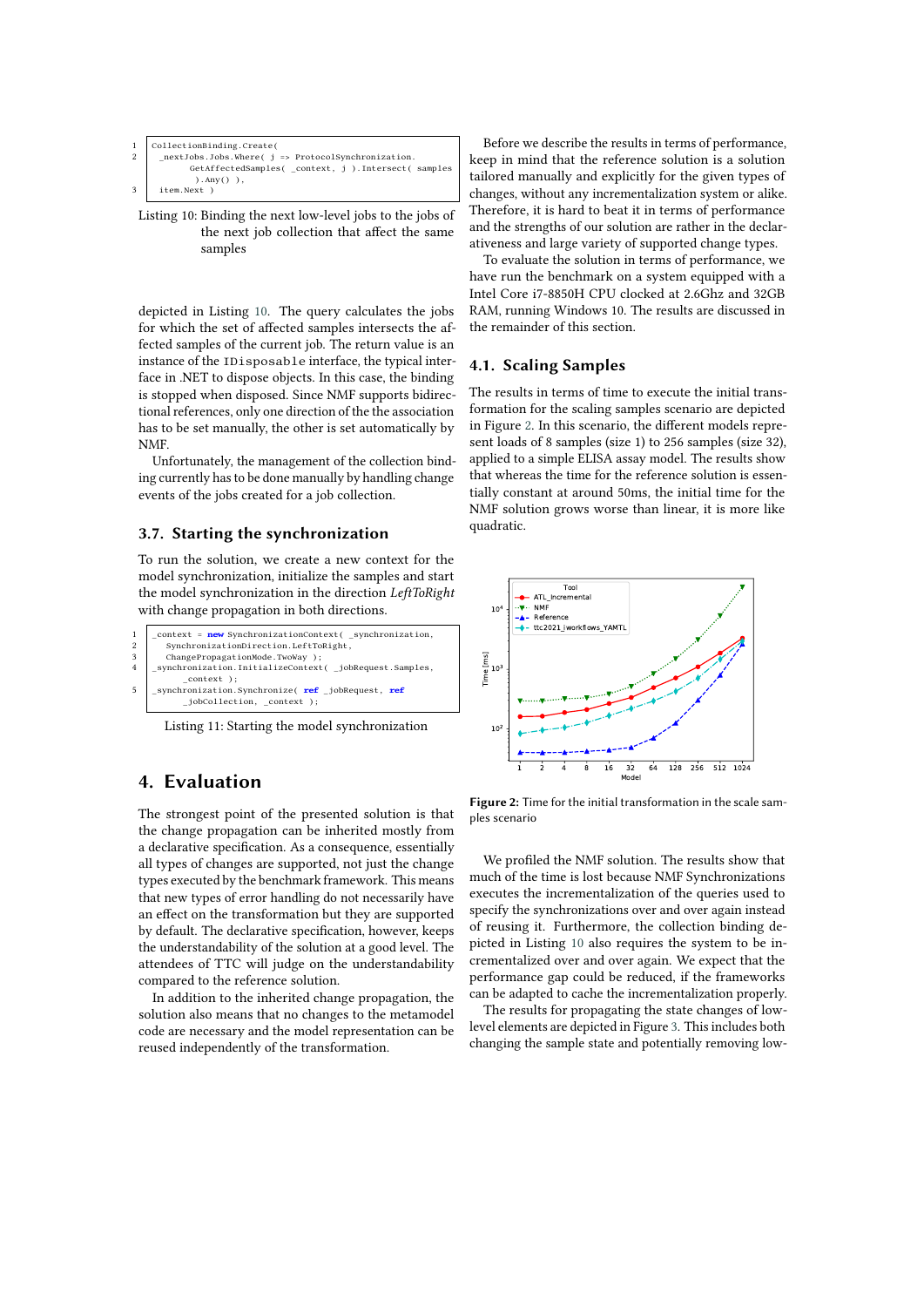<span id="page-6-0"></span>

**Figure 3:** Results for the average time for an update in the scale samples scenario

level job elements as they have become obsolete (since all processed samples failed). Although the NMF solution is slower, it is still within few milliseconds even for the largest models considered.

#### **4.2. Scaling the Assay**

In the scale assay scenario, all model sizes use 96 samples, but the number of protocol steps varies: Whereas the smallest model (size 1) uses a simplified ELISA assay model with 8 steps, the largest model uses 32 repetitions (256 protocol steps in total). The execution time for the initial transformation is depicted in Figure [4.](#page-6-1) The runtime of the NMF solution is again quadratic in the size of the model while the reference solution remains fast.

<span id="page-6-2"></span>

**Figure 5:** Results for the average time for an update in the scale assay scenario

takes longer for smaller models up to some point. This is because the benchmark framework uses Pythons subprocess.POpen to spawn the processes for the model sizes and they can make use of JIT optimizations of earlier runs. Again, the propagation of the changes happens in a few milliseconds, both for NMF and the reference solution, the reference solution being slightly faster.

### **4.3. New samples**

The results for the initial transformation in the new samples scenario are depicted in Figure [6.](#page-6-3) Not very surprisingly, they are similar to the scaling samples case because the parameters for the initial model are exactly the same.

<span id="page-6-1"></span>

**Figure 4:** Time for the initial transformation in the scale assay scenario

The results for updates are depicted in Figure [5.](#page-6-2) The results look awkward because the change propagation

<span id="page-6-3"></span>

**Figure 6:** Time for the initial transformation in the new samples scenario

The difference to the scaling samples scenario is that new samples are introduced during the runtime of the